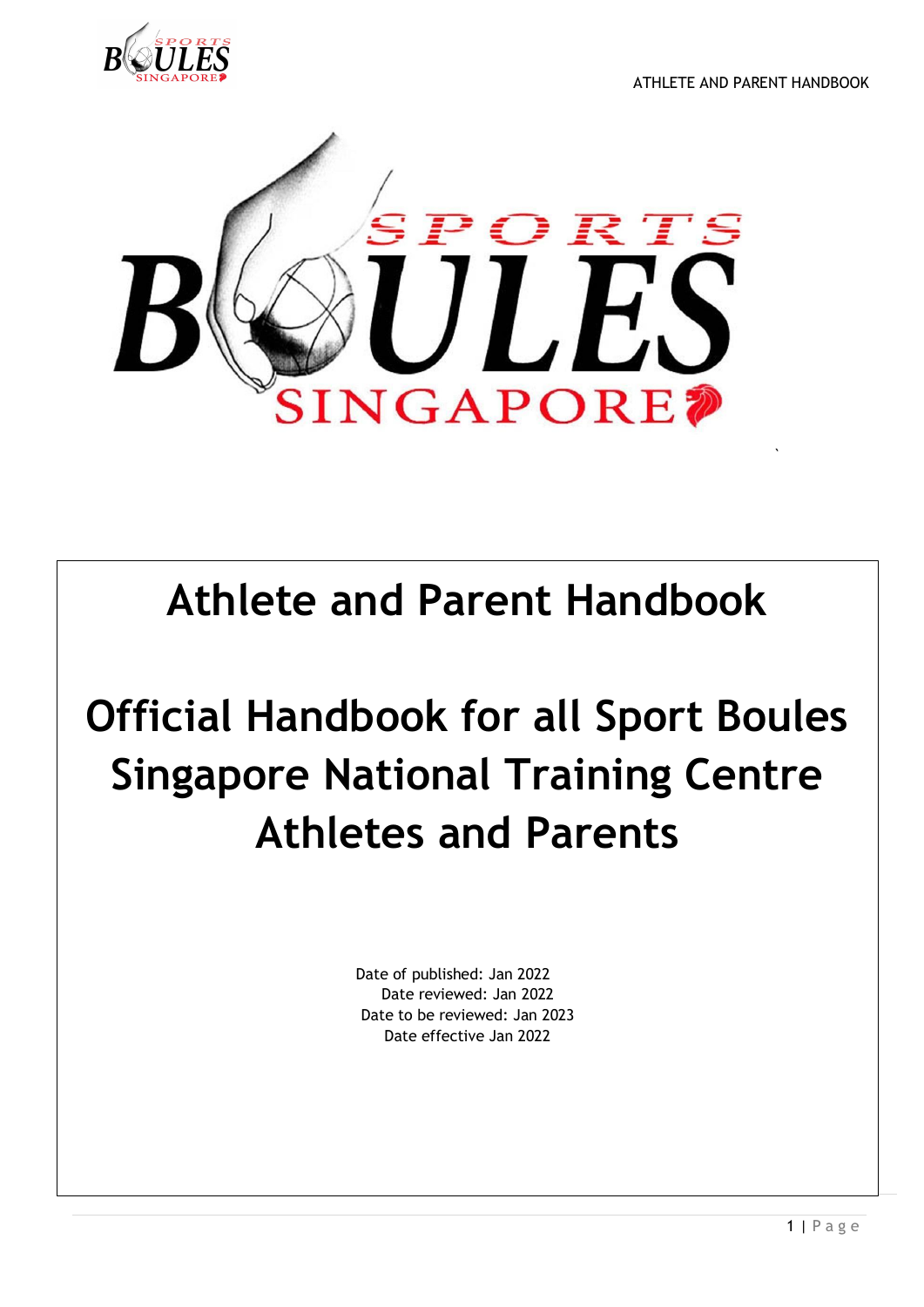

#### **A.Preface**

Sports Boules Singapore (SBS) would like to welcome you/ or your family to the National Training Centre (NTC) High Performance Programme.

The purpose of this Handbook is to give you an idea of what the NTC goals are and how we are working towards achieving them. It contains information that if translated into action, will give the athlete good chances of progressing in the sport of Pétanque to a high level that they are capable of achieving.

#### **B. POLICY OF TRIPARTITE SUPPORT**

We believe that the success of the SBS NTC is dependent on a good tripartite relationship – where there are mutual support and respect between the coach, parent and athlete.



If, after reading this Handbook, you have any questions/suggestion about any aspect of the NTC, please let us know and we will handle accordingly.

You should read this document carefully, understand all the requirements binding on you and the consequences from any breach of the terms. Should you have any questions, please email the Sports Development Manager at [admin@sportsboules.org.sg.](mailto:admin@sportsboules.org.sg)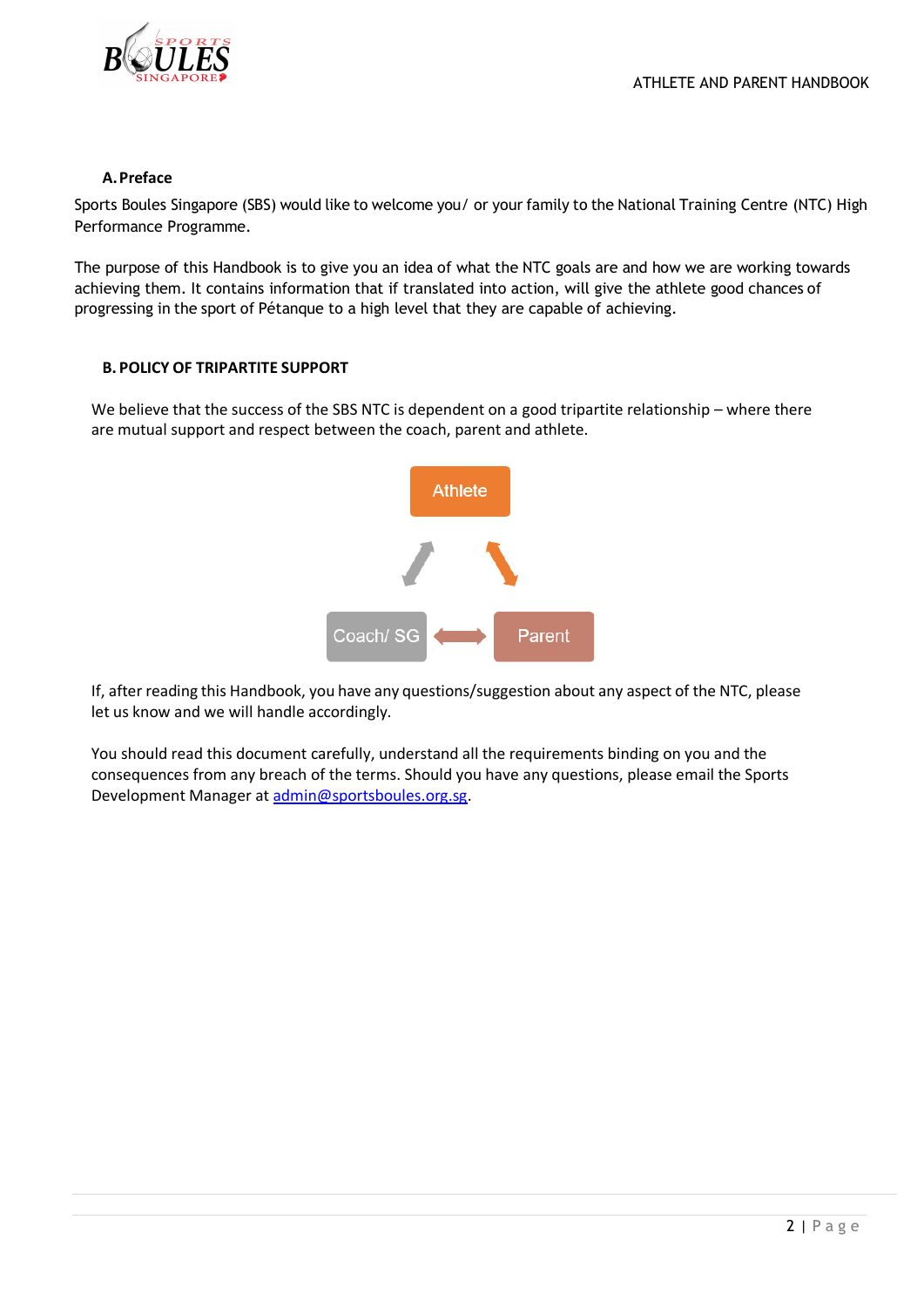

## Contents

| $\mathbf{1}$            | <b>GENERAL INFORMATION ABOUT</b>                     | 4         |
|-------------------------|------------------------------------------------------|-----------|
|                         | <b>SPORTS BOULES SINGAPORE VISION</b>                |           |
| $\overline{2}$          | <b>ATHLETE CODE OF CONDUCT</b>                       | 5         |
|                         | 2.1 Training, Competition & Performances             | $5-6$     |
|                         | 2.2 Fitness & Injury Prevention                      | 6         |
|                         | 2.3 Clothing & Equipment                             | 6         |
|                         | 2.4 Code of Conduct & Ethics                         | $6 - 7$   |
|                         | 2.5 Media, Publicity and Public Appearances          | 7         |
|                         | 2.6 Anti-Doping                                      | 7-8       |
|                         | 2.7 Intellectual Property                            | 8         |
|                         | 2.8 Indemnity and Insurance                          | 8         |
|                         | 2.9 Disclosure of information                        | 8         |
|                         | 2.10 Disputes and/or Conflict Management             | 8         |
|                         | 2.11 Breach of Agreement                             | 8         |
| $\overline{\mathbf{3}}$ | <b>PARENT/ GUARDIAN CODE OF CONDUCT</b>              | 9         |
| 4                       | <b>COACH CODE OF CONDUCT</b>                         | $10 - 12$ |
| 5                       | <b>Administration Team</b>                           | 12        |
| 6                       | <b>CONFIDENTIALITY</b>                               | 12        |
|                         | ANNEX A - PÉTANQUE DECLARATION OF MEDICATION STATUS  | 13        |
|                         | ANNEX B - REQUEST FOR ADDITIONAL TRAINING HOURS FORM | 14        |
|                         | <b>ANNEX C - DISCIPLINARY PROCEDURES</b>             | 15        |
|                         | ANNEX D – ABSENCE REQUEST FORM                       | 16        |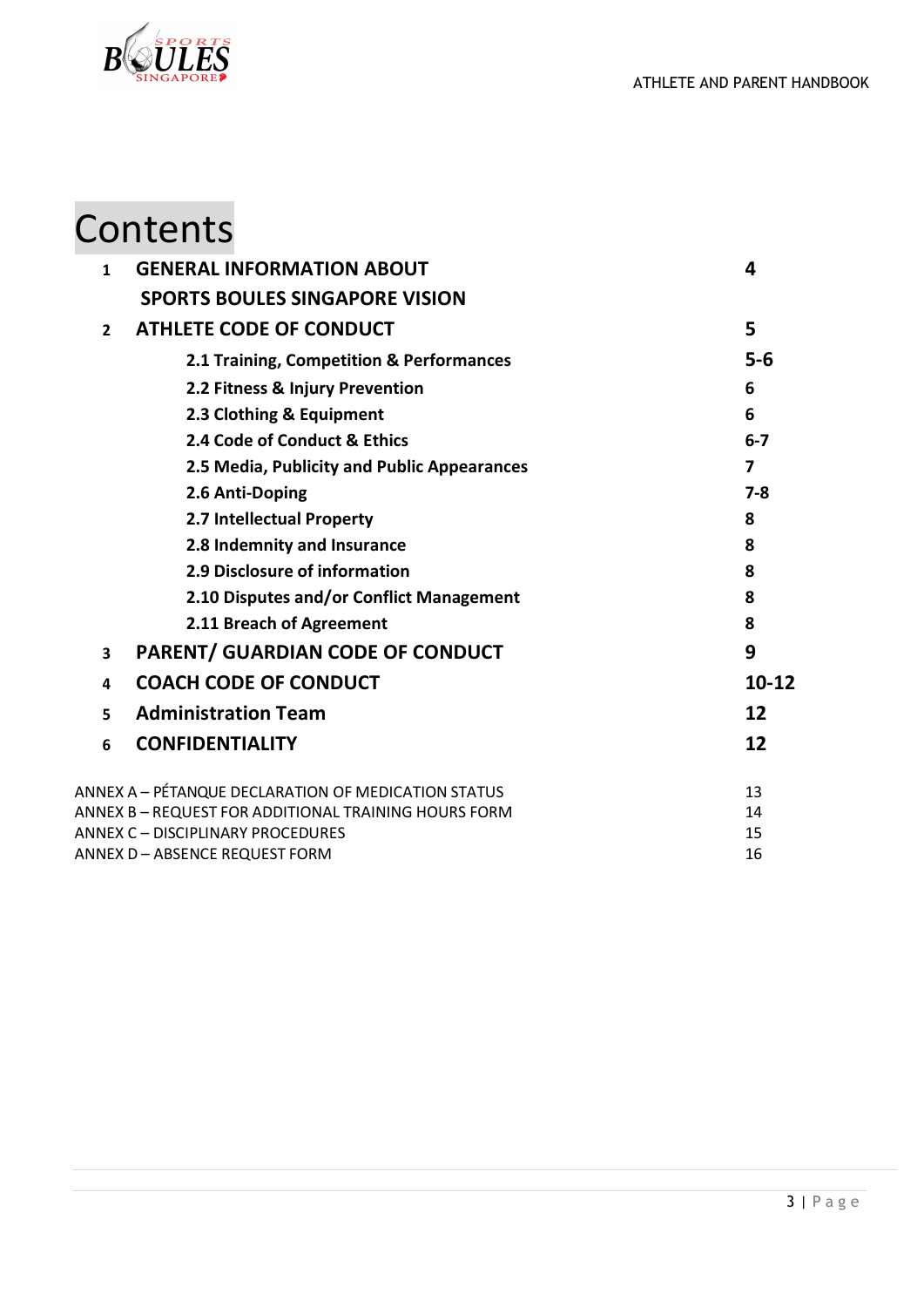

## **1 GENERAL INFORMATION ABOUT SPORTS BOULES SINGAPORE VISION**

**Vision:** To be an NSA reputed for developing Pétanque as a sport for all

**Purpose:** Every player strives to be physically fit, mentally strong and socially competent in an excellence driven environment

**Values:** Friendship, Excellence, Respect

#### **SBS's Responsibilities SBS agrees to:**

**1.1** Prepare and submit a Multi-Year Sports Plan (MYSP) to Sport Singapore requesting funding for training, overseas competitions, development camps, and local competitions. SBS's Executive Committee will manage and operate a program for competitive Pétanque to the best standards achievable within the available funding received from SportSG.

**1.2** Prepare and submit documentation to Sport Singapore (and other related organizations) in order to maintain good standing as a National Sports Association (NSA).

**1.3** Endeavour to obtain funding through private donations for the development of the sport of Pétanque in Singapore and whereby possible, maintain charity status for SBS.

**1.4** Maintain a good relationship with key members of the FIPJP, ABSC, SNOC & Sport Singapore to represent the needs of the Athletes and to promote the sport of Pétanque in Singapore.

**1.5** Identify and/or provide International and National training and competition opportunities when funding allows for such activities.

**1.6** Provide information and instructions as the Athlete may reasonably require in order to enable the Athlete to perform her/his obligation under this Agreement and to publish written policies and procedures including:

- i. Eligibility requirements:
- ii. Selection Criteria;
- iii. Anti-Doping Rules;
- iv. FIPJP/ABSC Circulars;
- v. Competition Rules and Regulations;
- vi. Funding

As the National Sports Association (NSA) for Pétanque in Singapore, SBS aims to lead and support the continuous growth of its affiliated clubs, schools, members, Pétanquers, coaches, officials and volunteers. The strong partnership and continued support provided by our primary funding partner,Sport Singapore (SportSG), contributes greatly to the advancement of Pétanque in Singapore. It is important that SBS continues to work to broaden its reach and undertake new initiatives to drive the development of Pétanque in Singapore.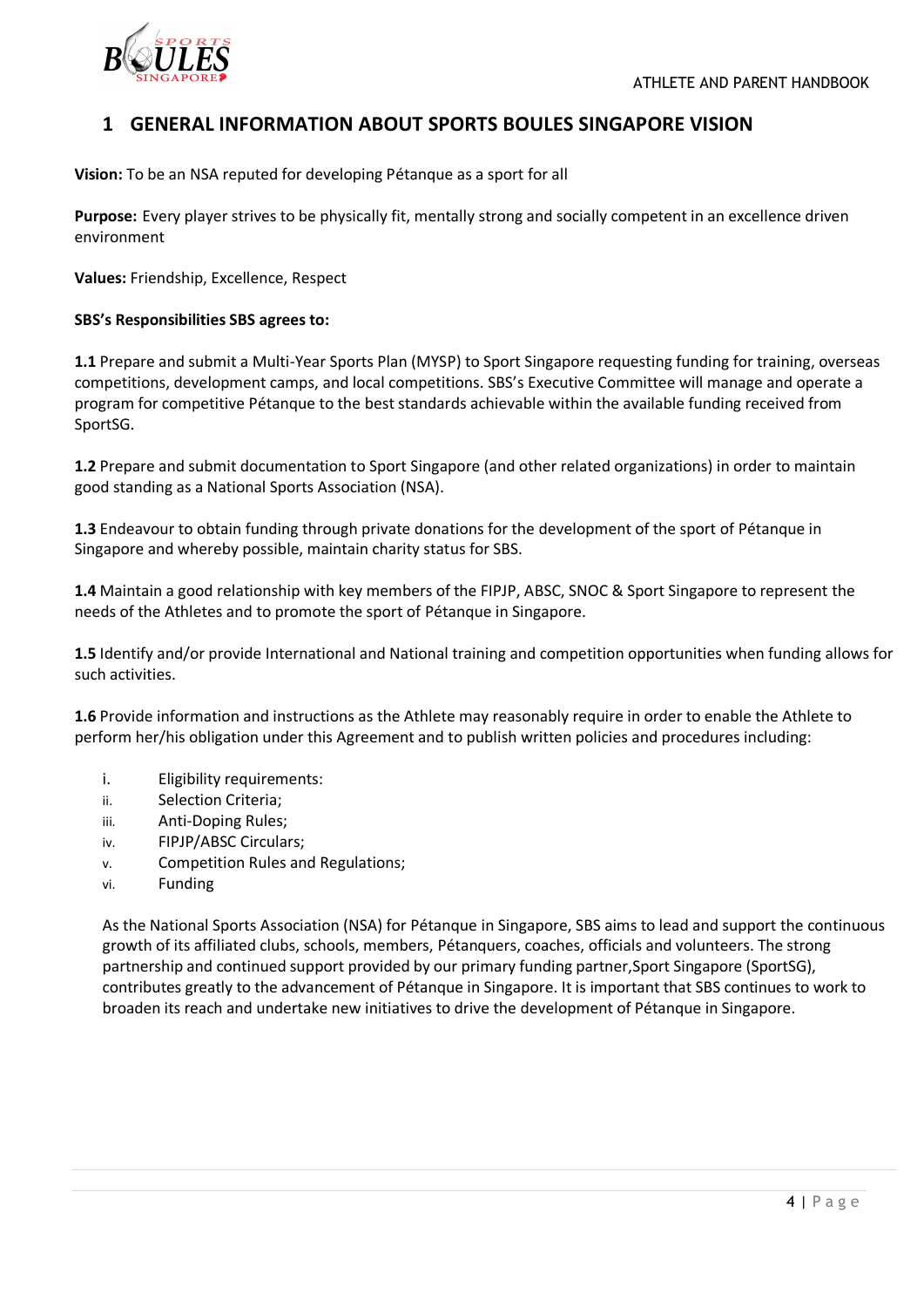

## **2 ATHLETE CODE OF CONDUCT**

As an Athlete signing this Agreement, I agree on the following:

#### **2.1 Training, Competition & Performances**

2.1.1 That unless certified medically unfit, I shall compete in all assigned competitions, including training sessions and SBS organised activities to the best of my ability

2.1.2 Inform the coach at least 8 hours in advance, where there will be any interruption to attending training and/ or competition. This appliesto absence from training, leaving earlier coming later to training sessions

2.1.3 Fulfil the minimum monthly attendance of 75%. Should the Pétanquer fail to do so, SBS may take disciplinary action against the Pétanquer (see Annex C)

2.1.4 Focus on improving and developing their skills and physical preparation to ensure competition readiness

2.1.5 Cooperate as may be required when requested by SBS to be involved in and/ or make appearances at events

2.1.6 Conduct himself/ herself at all times in a manner that does not bring the sport, SG, key partners or himself/ herself into disrepute

- 2.1.7 Train without the presence of any parent/ guardian in the training arena, unless allowed by SBS
- 2.1.8 Refrain from engaging in activities or events unbecoming of a Pétanquer, including but not limited to the following:
	- 2.1.8.1 Making derisory or derogatory comments about another Pétanquer's performance
	- 2.1.8.2 Bullying or using bullying tactics to isolate/ upset another person.
	- 2.1.8.3 Harm team members, opponents, or their property.
	- 2.1.8.4 Consuming alcohol or smoking when in training, training camps and/ or competitions.
	- 2.1.8.5 Knowingly cheat by using performance enhancing substances.
- 2.1.9 Act in accordance with the laws and regulations of Singapore, and those of any other jurisdiction (where applicable)
- 2.1.10 Project a favorable and positive image of the sport through high standards of behavior and appropriate dress code when carrying out duties in relation to national representation
- 2.1.11 Direct all requests for interviews/ comments from the media to the Team Manager when overseas and to the General Manager when in Singapore.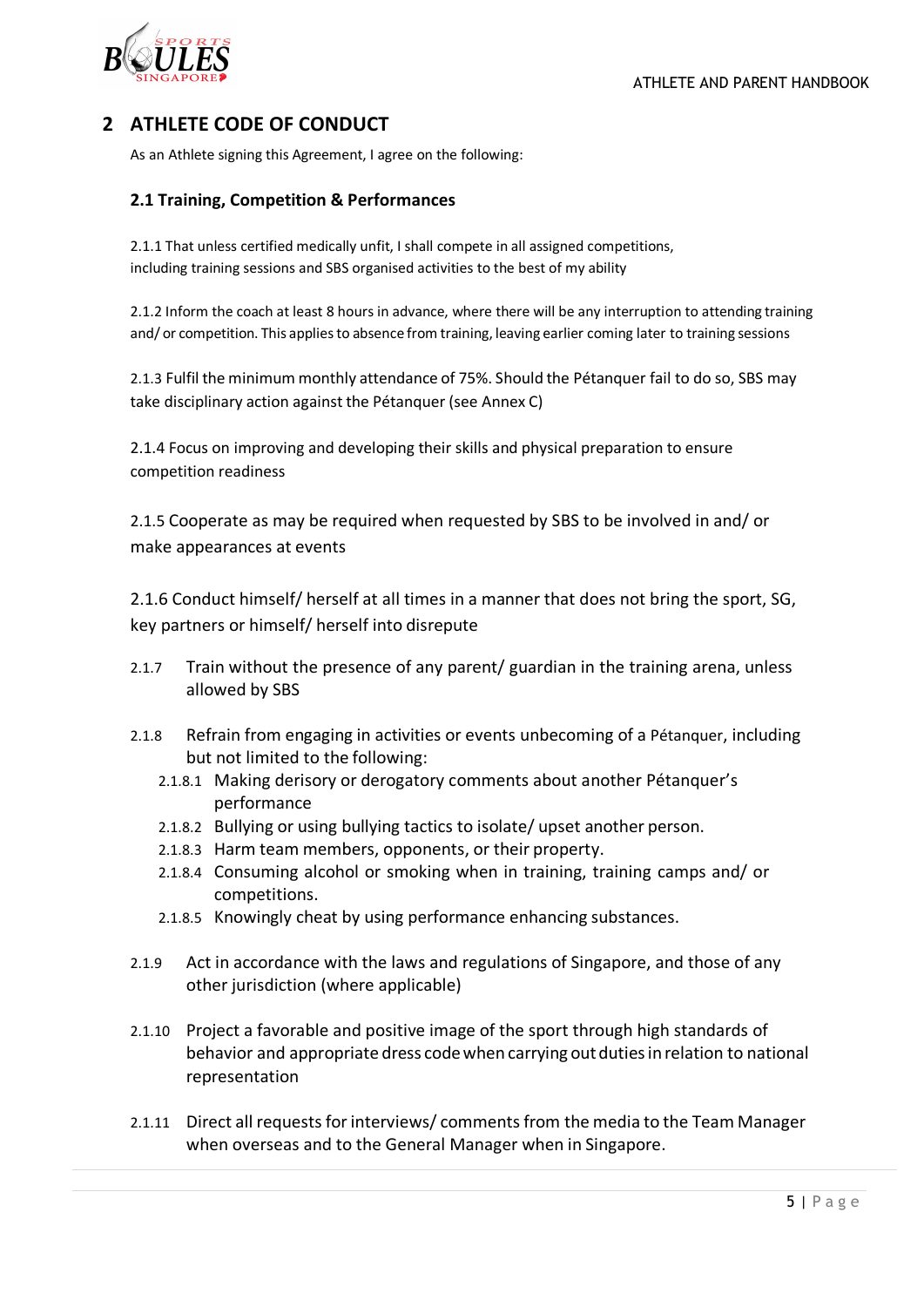

2.1.12 Contribute to SBS 20% portion of any prize money received by the Pétanquer for performance at Major Games, in accordance with SportSG guidelines.

## **2.2 Fitness & Injury Prevention**

**2.2.1** To use my best efforts to maintain the highest possible level of physical fitness and good health required for consistent training and competition as a competitor in the sport of Pétanque

**2.2.2** To refrain from acting in a reckless manner that may cause or contribute to injury to myself or any other person, and shall maintain a proper lookout to avoid other athletes, objects or conditions in the training and/or competition areas

#### **2.3 Clothing & Equipment**

2.3.1. To obtain SBS's prior approval before Sponsor logos (either personal or arranged by SBS) can be affixed to the Athlete's team clothing, uniform or equipment which should be in accordance with Sponsorship Guidelines

2.3.2. The Pétanquer undertakes to use actual and future sponsor-distributed products during the term of the Athlete Agreement as stipulated by SBS. This is unless the said products can be shown to specifically interfere with his/her sporting performance or official duties, in which event a written explanation must be sent to SBS for approval.

2.3.3. Under no circumstance is the Pétanquer allowed to accept personal sponsorship from any party without first seeking the written approval of SBS.

2.3.4. That it is my responsibility to ensure that clothing and equipment are well maintained and in accordance with SBS and FIPJP guidelines for competitions

#### **2.4 Code of Conduct & Ethics**

**2.4.1** To respect the spirit of fair play and non-violence and behave accordingly on the sporting arena. 'Fair Play' is defined as much more than playing within the rules. It incorporates the concepts of friendship, respect for others and always playing within the right spirit. Fair play is defined as a way of thinking, not just a way of behaving. It incorporates issues concerned with the elimination of cheating, gamesmanship, antidoping, violence (both physical and verbal), exploitation, unequal opportunities, excessive commercialisation and corruption.

**2.4.2** To conduct myself in the highest standards of honesty, respect, truth, fairness, ethical behaviour and sporting attitude in my oral and written expressions.

**2.4.3** For the duration of this Agreement period:

**2.4.3.1**. I shall adhere to all announced rules, policies and procedures of SBS

**2.4.3.2.** I shall not engage in any activities or conduct contrary to the laws of Singapore or in any place where training or a competition is being held.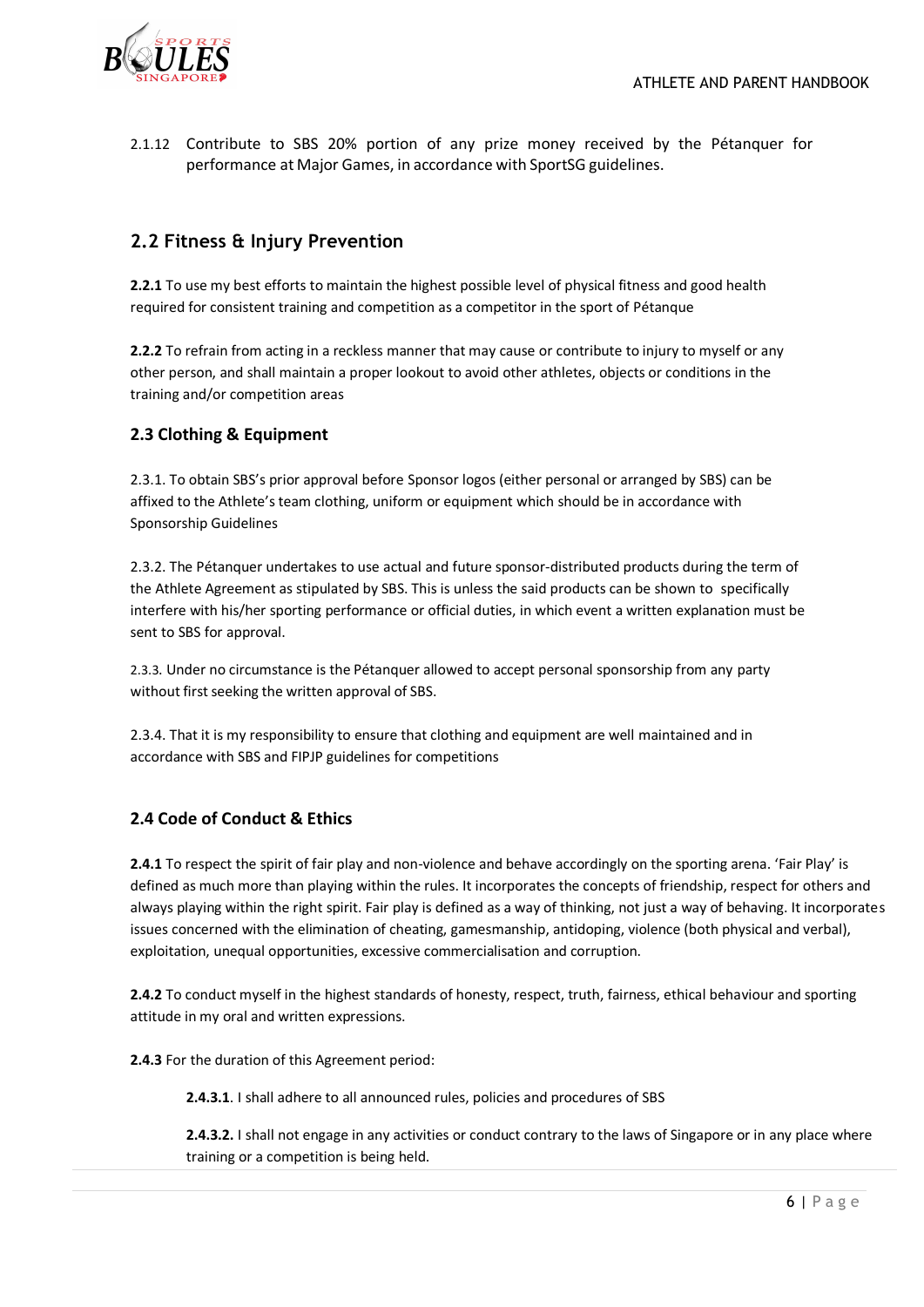

**2.4.3.3.** Treat all coaches, officials, staff and team members with respect at all times.

**2.4.3.4.** I acknowledge that if I, or my representative, expresses ourselves in an improper manner towards any officials regarding their decisions (including matters on athlete selection) or regarding the results of any competition, I, and/or my representative, may be suspended and/or excluded from further competitions

**2.4.3.5.** I will exhibit good sportsmanship at all times. I will not argue with coaches, referees, competitors or officials from Singapore or other countries. I understand that protests may be lodged in accordance with SBS and FIPJP rules, only in writing after receiving permission to do so from SBS.

**2.4.3.6.** That I, or my representative, shall refrain from instigating or becoming involved in any type of altercation with any other athlete, spectator or other person, and shall not engage in abusive, abrasive or disorderly conduct.

**2.4.3.7.** Violation of the Code of Conduct on my part is determined also to be "misconduct". SBS may suspend me for a definite from all SBS and FIPJP events and activities. I understand that all cases of disciplinary proceedings respecting misconduct shall be dealt with by SBS, in consultation with the Sport Singapore and the SNOC if deemed necessary.

#### **2.5 Media, Publicity and Public Appearances**

2.5.1. That any contact, interviews or appearances with the media, sponsors, sports, entertainment and other organizations kind must be channelled through SBS, and be conducted with SBS permission.

2.5.2. That any performances, exhibitions or shows of any kind that involve Petanque in which I am participating as a representative of Singapore, SBS or Sport Singapore, must similarly be channelled through SBS, and be conducted with SBS permission.

2.5.3. That the SBS name or logo, and the Team Singapore name or logo cannot be used without permission from SBS and Sport Singapore.

2.5.4. My views/opinions are not those of SBS or Sport Singapore and therefore, I will not make any representations that I am making such statement on behalf of SBS or Sport Singapore.

#### **2.6 Anti-Doping**

- 2.6.1. That SBS is committed to a drug-free sport and through FIPJP and Sport Singapore has agreed to comply with the provisions of the World Anti-Doping Code.
- 2.6.2. That it is my responsibility to abide by the code from World Anti-Doping Agency (WADA), FIPJP and Anti-Doping Singapore (ADS) Anti-Doping Policies (all referred to as "Anti-Doping Rules")
- 2.6.3. That as a National/Elite or National Junior Squad Athlete and representative of Singapore, I shall ensure that:

a) I will not use or possess illegal drugs, or directly or indirectly participate or aid in illegal drug use or drug rule violations, cause damage to persons or property, or engage in illegal activity, recognizing that all such activities bring disrepute to the sport of Petanque, SBS and Singapore, and, in certain cases, may result in criminal charges, and SBS or Sport Singapore action against me.

b) Any prescription drugs or medications do not contain any substance prohibited by the Anti-Doping Rules and that any therapeutic use or other permitted medical exemptions are fully documented prior to use as laid out in the Anti-Doping rules.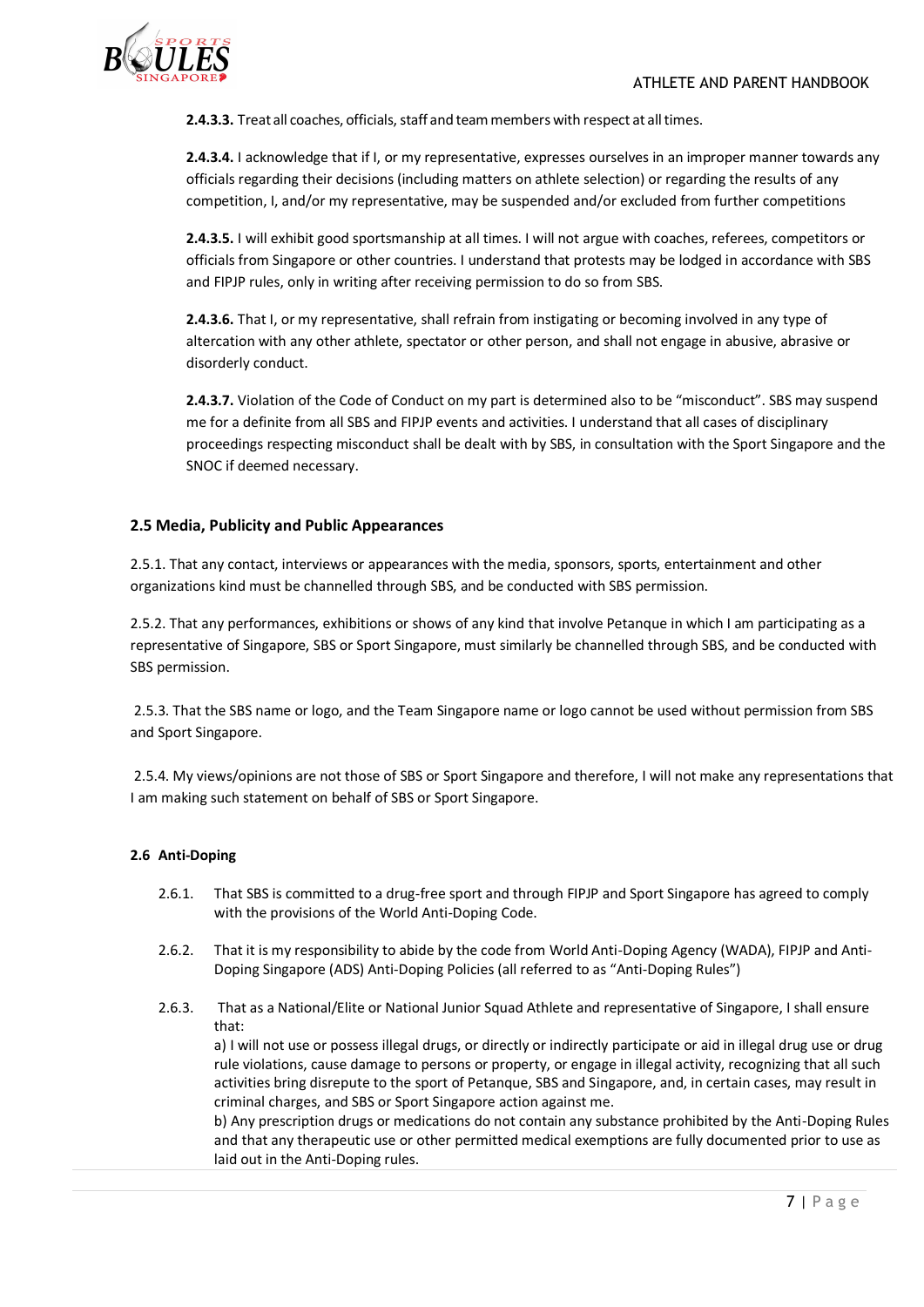

c) I will not consume prescription drugs or medication without the prior consent of a doctor during competition.

d) SBS is fully informed of any and all drug related offences in which I may be involved.

e) I am available for testing in accordance with the Anti-Doping Rules.

f) I support drug-free and ethical practices and will participate in any educational programmes in relation to doping control and related matters as required by SBS.

g) I will attend any Anti-doping talks organized by SBS, Sport Singapore or ADS.

#### 2.7 **Intellectual Property**

2.7.1. That the Intellectual Property and all rights in, attaching to or relating to SBS, its programmes, events, initiatives and marketing and promotional materials is owned by SBS. I shall not use such Intellectual Property except that when it is permitted by SBS.

2.7.2. That I shall not use the trademarks / logo of SBS or any Private or Commercial Sponsors in conjunction with any personal commercial arrangements of the Athlete without the prior written approval of SBS.

2.7.3. That I shall be mindful and be responsible for publishing contents on social media. I will not publish contents that is deemed offensive or negative that may directly or indirectly implicate the NSA's reputation and image, and not to disclose training matters or resources on online platforms.

#### **2.8 Indemnity & Insurance**

2.8.1. That there are inherent risks associated with competitive Petanque and that the sport involves some elements of risk. I understand that it is my sole responsibility to act and govern myself in a manner as to be responsible for my own health and safety.

2.8.2. To assume all risks foreseen and unforeseen that arise from my participation in the sport of competitive Petanque and indemnify and hold harmless SBS, Sport Singapore & SNOC from any and all claims, actions, losses or damages including but not limited to bodily injury and death.

2.8.3. That it is my responsibility to have my own medical insurance policy to cover my personal medical expenses resulting from accidents and injuries

#### **2.9 Disclosure of Information**

2.9.1. To permit my email addresses (as provided) to be included on the official SBS distribution lists and/or similar, for the purposes of disseminating information to National/Elite or National Junior Team athletes.

2.9.2. To permit the dissemination of personal information (including information related to race or ethnic origin and physical/mental health) to Sport Singapore, SNOC and FIPJP when required by SBS by these governing bodies.

#### **2.10 Disputes and/or Conflict Management**

 2.10.1 That in the event of a conflict or dispute with an athlete or NSA, to voice my concerns during athletes' feedback session and seek to resolve internally within 14 days.

#### **2.11 Breach of this Agreement**

 2.11.1. That should I breach any part of this agreement, SBS may at its discretion terminate my involvement with the National/Elite or National Junior squad.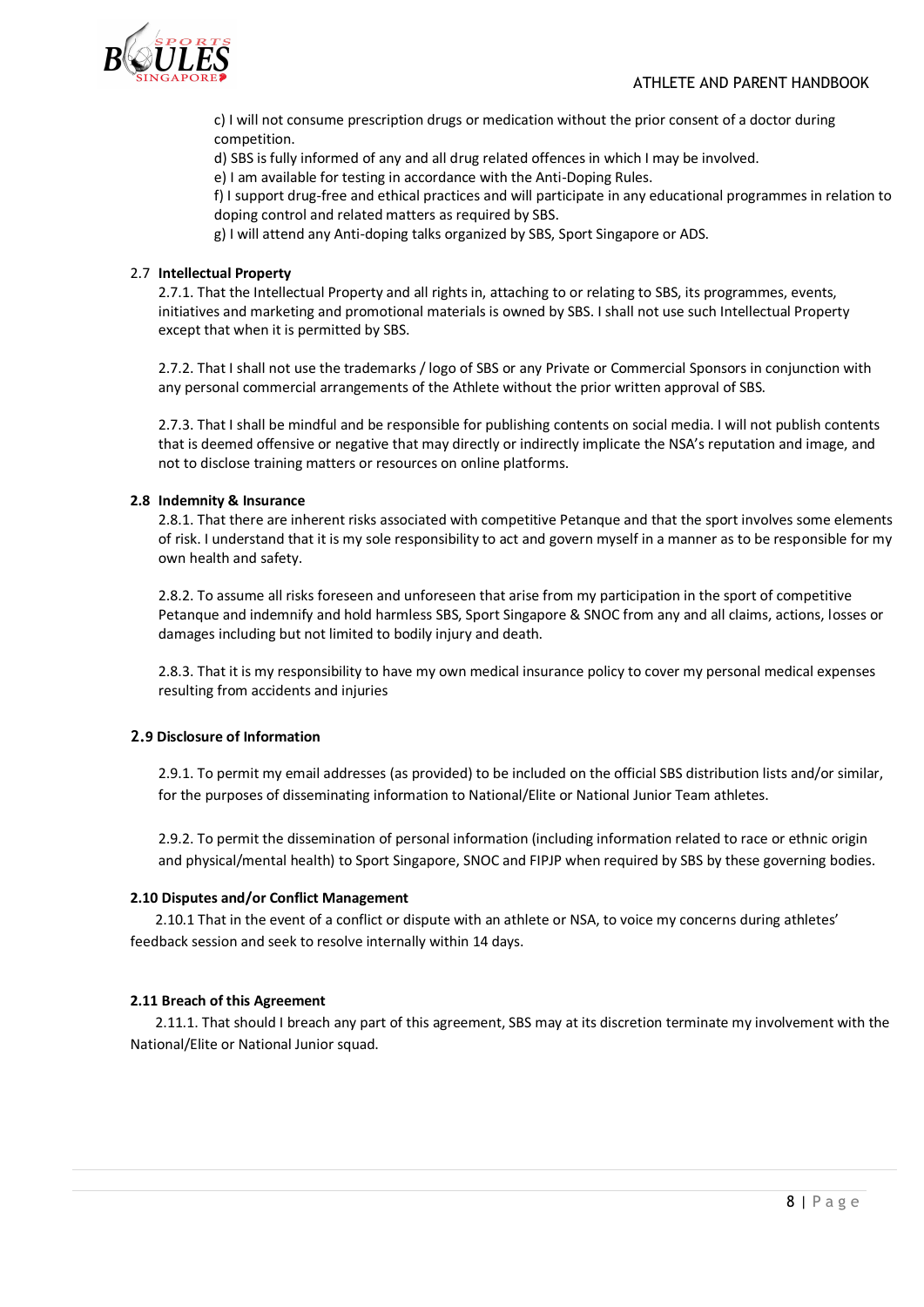

## 3. **PARENT/ GUARDIAN CODE OF CONDUCT**

- 3.1 Encourage your child to participate by the rules of Pétanque.
- 3.2 Be a role model for your child and maintain the highest standards of conduct when interacting with young people, other parents/ guardians, coaches and officials. Do realize the power of example.
- 3.3 Turn defeat into victory by helping your child work toward skill improvement and good sportsmanship. Never ridicule or yell at your child for making a mistake or losing a competition. Do not pressure them forresults.
- 3.4 Teach your child that honest effort is as important as awards so that the result of each competition is accepted without undue disappointment.
- 3.5 Respect the rights, dignity and worth of every young person regardless of their gender, ability, cultural backgrounds or religion.
- 3.6 Support all efforts to remove verbal and physical abuse from sporting activities.
- 3.7 Recognize that a place in the NTC and/ or their respective "team" is based upon a Pétanquer's ability, behavior and approach to their development. This placing is subject to continual review in order to best benefit the Pétanquer.
- 3.8 Understand that a place in the NTC involves commitment to participate in any competitionsthat the Pétanquer's coach has deemed suitable for them.
- 3.9 Endeavour to establish good communication with SBS, other parents, Pétanquer, coaches and officials for the benefit of all, using correct and proper language at all times.
- 3.10 Never undermine your child's coach in front of any parent or Pétanquer and do not talk badly about any coach, parent or Pétanquer in front of your child.
- 3.11 Keep SBS informed if your child is ill or is having problems at home or school.
- 3.12 Share any concerns or complaints about any aspect of SBS and/ or the NTC through the appropriate channels. If the matter concerns the daily training sessions, the Head Coach or Team Coach should be contacted at the first instance. If one remains unsatisfied, the next point of contact is the Development Manager. Only as a last resort, should the President be contacted.
	- 3.12.1 Formal complaints must always be made in writing through email and not via any other instant messaging applications.
- 3.13 Discourage challenging/arguing with officials, coaches and other Pétanquer.
- 3.14 Publicly accept officials' judgements and if you have a disagreement, speak to your child's Coach at the end of the event in an appropriatemanner.
- 3.15 Parents are not to stay in the NTC whilst their child istraining.
- 3.16 At overseas competitions, parents are asked,
	- 3.16.1 Not to travel on the same flights or arrange accommodation in the same hotel as the delegation unless expressly allowed by SBS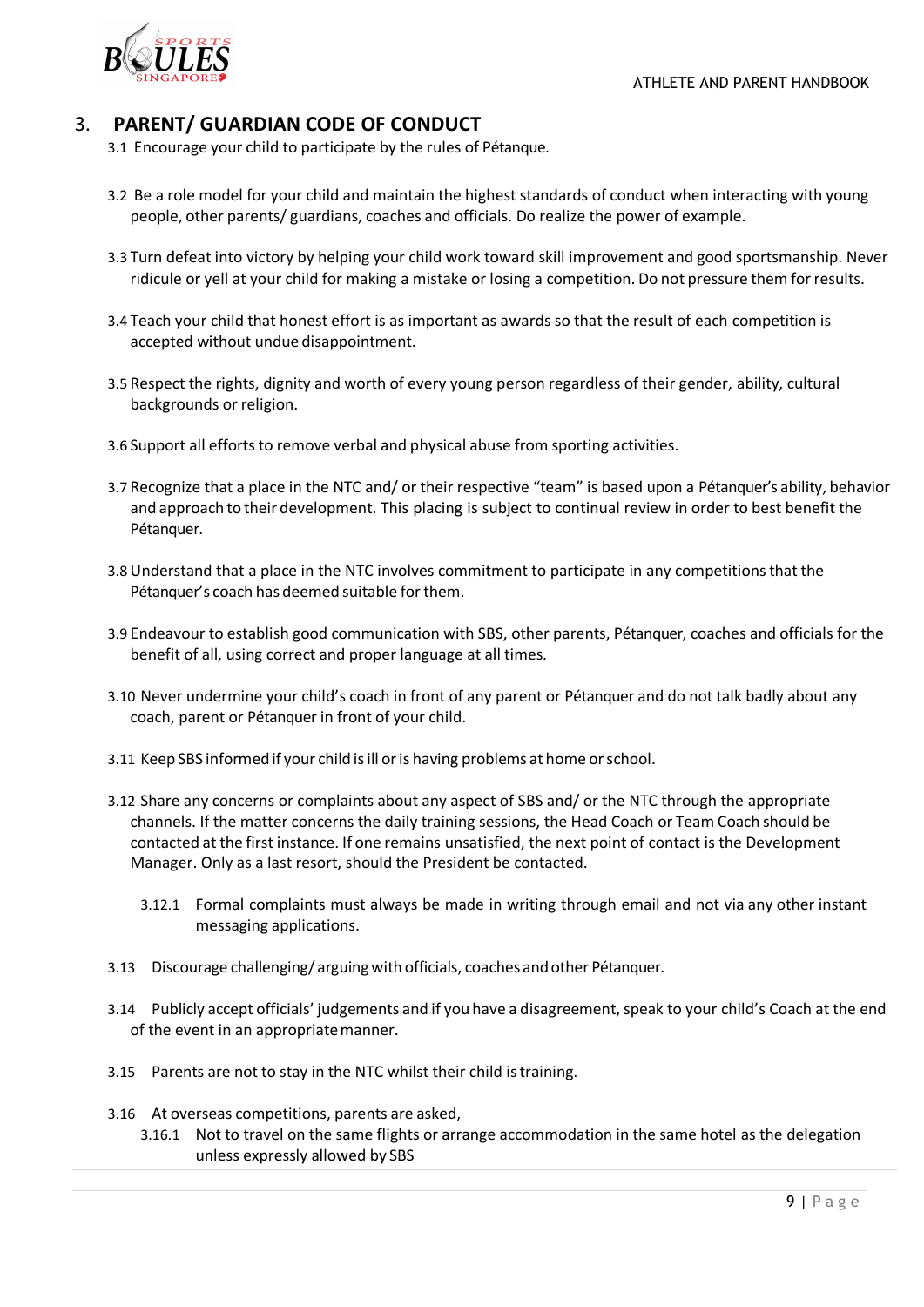## 4. **COACH CODE OF CONDUCT**

Coaches shall,

- 4.1 Act in a manner respectful of the dignity of individuals. The concept that each individual processes intrinsic value and worth is integral to the principle of respect for individuals.
	- 4.1.1 Treat and respect everyone equally, regardless of race, language, religion, culture, gender or physical ability.
	- 4.1.2 Recognize that your athletes can contribute to providing positive feedback on training methods and how their performance during training and competition can be optimized. Be a good listener when occasions for such interaction arise.
	- 4.1.3 Remember that there is a need for certain information to be kept confidential. Disclosure of such information should only be made with the consent of those who are concerned/ directly involved.
	- 4.1.4 Be sensitive to the feelings of your athletes when providing feedback on their training progress and performance during competition. Criticisms, if any, should not be directed at the athlete, instead it should be on your athlete's performance.
	- 4.1.5 To avoid gossip, innuendo and malicious comment, be constructive in criticisms and direct observations and recommendations regarding all aspects of Pétanque to the relevant individuals/ organizations.
	- 4.1.6 Respectthe efforts of appointed and elected representatives of SBS.
	- 4.1.7 Refrain from public criticism of the sport, officials, staff or volunteers.
- 4.2 Be competent and exercise sufficient duty of care to the participants so that the participants are not harmed. Risks to the participants should be minimized and benefits to their holistic development should be maximized.
- 4.3 Exercise a standard of care consistent with their competence and obligations as a coach and provide a quality service to their athletes and to the sport.
	- 4.3.1 Be responsible for periodically updating one's coaching expertise through participation in courses, conferences and workshops and through information available in resource materials.
	- 4.3.2 Recognize the limits of one's knowledge and collaborate with other qualified practitioners. Where appropriate, refer one's athletes to a more qualified coachor specialist.
	- 4.3.3 Coach within the limits of their competence as a coach.
	- 4.3.4 Maintain or improve their current SG-COACH accreditation.
	- 4.3.5 Seek continual improvement through performance appraisal and continuing coach education.
	- 4.3.6 Honour theresponsibilities given to a coach by keeping allrelevant qualifications up to date.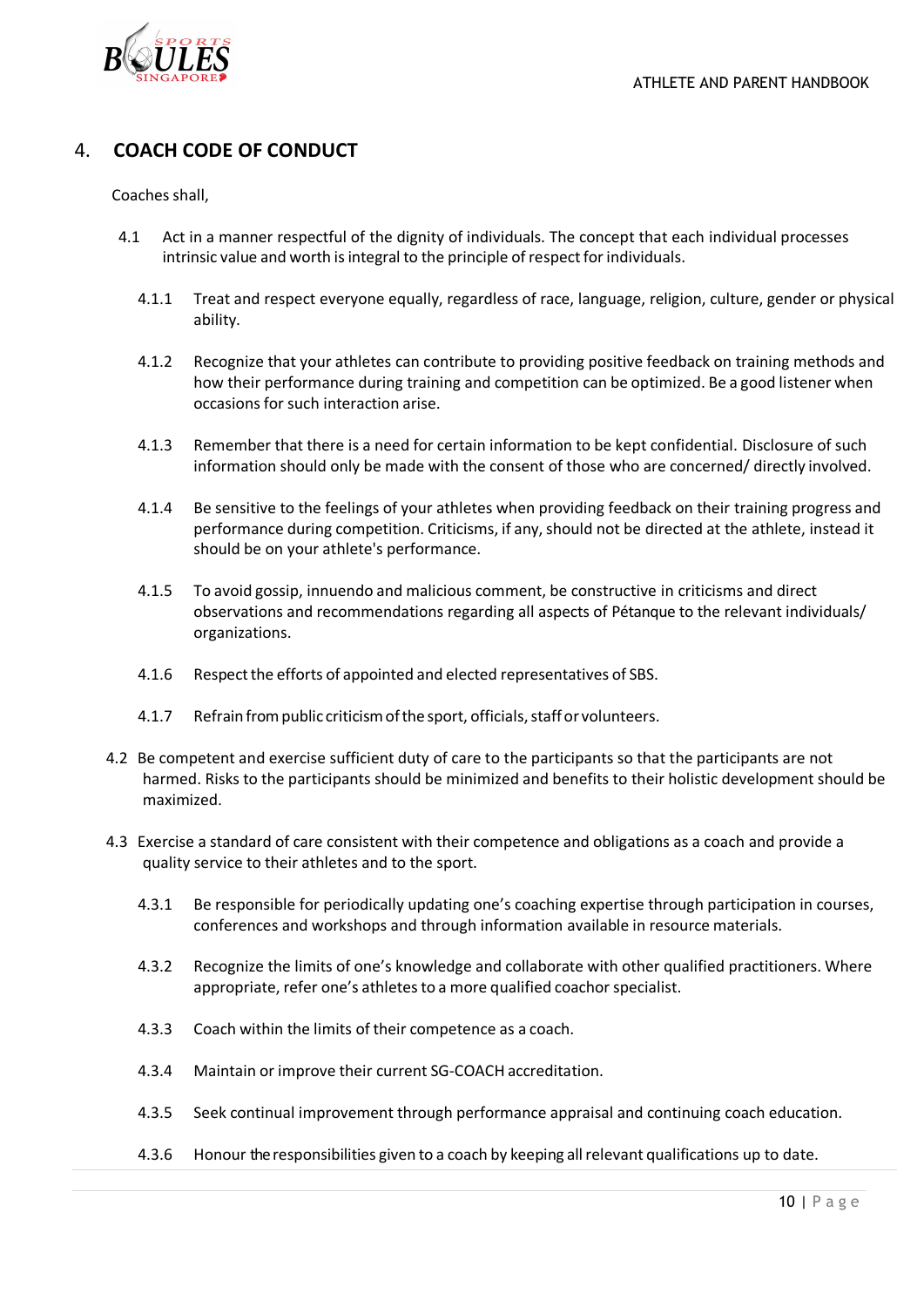

- 4.3.7 Promote and assist in the development of the coaching profession and encourage participation in Pétanque at all levels.
- 4.4 Prepare well-planned and sound training programmes and execute them in a manner that would benefit all your athletes.
	- 4.4.1 Provide planned and sequential training programmes based on the individual developmental needs of the athletes.
	- 4.4.2 Ensure activities are suitable for age, experience, ability and fitness of participants.
	- 4.4.3 Modify the training programmes for injured athletes based on appropriate medical advice when required.
- 4.5 Advise your injured athlete to seek further medical treatment and suggest an appropriate recovery plan whenever possible. When deciding on your injured athlete's ability to continue training or competing, do take into account his/ her future health and general well-being.
- 4.6 Ensure that training and competition venues meet with minimum safety standards andthat your athletes are properly attired.
- 4.7 Encourage by example, the removal of any form of personal abuse.
	- 4.7.1 Refrain from verbal, physical or emotional abuse.
	- 4.7.2 Be alert to any forms of abuse towards your athletes from other sources whilst they are in your care.
	- 4.7.3 Avoid sexual intimacy with your athlete. Any physical contact with your athletes should be only when absolutely necessary and during appropriate situations.
	- 4.7.4 Ensure physical contact with athletes is appropriate and necessary for the athlete's skill development.
	- 4.7.5 Ensure spotting methods and philosophy are consistent with established Pétanque principles.
	- 4.7.6 Ensure spotting is used only to facilitate learning or safe performance.
- 4.8 Put athletes' welfare first, making decisions based on the best interests of the athlete's sporting, education and vocational careers.
	- 4.8.1 Show concern for the health, safety and welfare of athletes and colleagues.
	- 4.8.2 Acknowledge the individual talents and potential of athletes.
	- 4.8.3 Maintain a balanced emphasis of sporting involvement with educational and career objectives.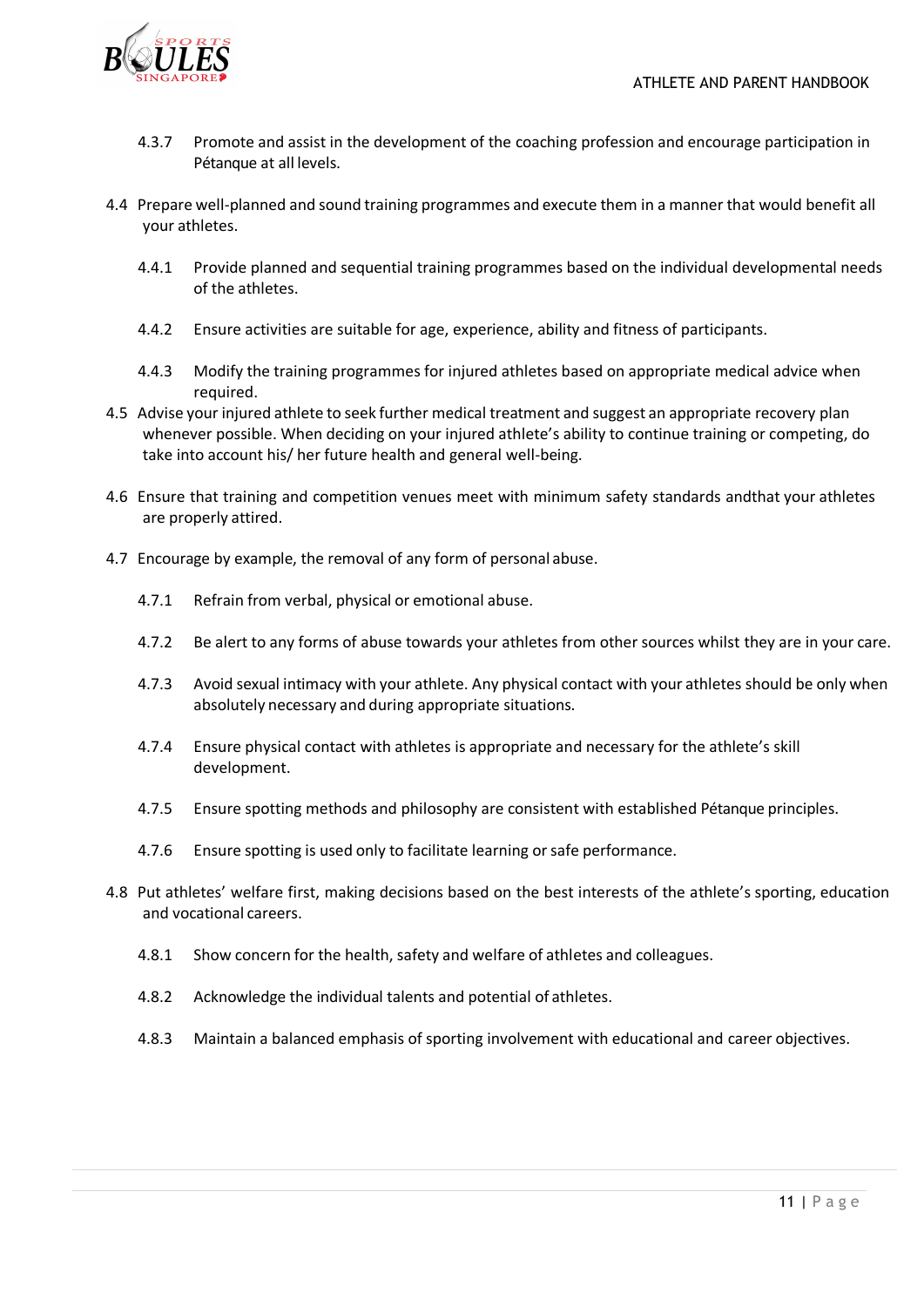

- 4.9 Be honest, principled and honourable. The principle of integrity in actions challenges the coach to act with uprightness, wholeness and coherence.
	- 4.9.1 Be honest and sincere when communicating with your athletes. Do not give false hopes to your athlete.
	- 4.9.2 Inform a fellow coachif andwhen you are working with their athletes.
	- 4.9.3 Your coaching qualifications and experience should be accurately represented, both in written and verbal form.
	- 4.9.4 Abide by the rules of your sport and respect your opponents and those in positions of authority.
	- 4.9.5 Abide by the rules of SBS as set forth in its constitution and policies.
	- 4.9.6 Use the established procedures for challenging a competitive result, contesting ateam selection decision or complaining about the conduct of another member etc.
	- 4.9.7 Abide by the regulations of the SBS anti-doping policy, ADS and WADA.
	- 4.9.8 Adopt a professional attitude and maintain the highest standards of personal conduct. It should encompass your mannerism, dress and language to project a favorable image of Pétanque and coaching.
	- 4.9.9 Exercise self-awareness and evaluate how your values and actionsinfluence your coaching activities positively or negatively.

### **5 Administration Team**

| <b>Name</b>             | <b>Position</b>             | <b>Email</b>                  |
|-------------------------|-----------------------------|-------------------------------|
| Haan Hui Lim            | <b>President</b>            | president@sportsboules.org.sg |
| <b>Josephine Costan</b> | <b>Honourable Secretary</b> | Josephine@dna-legal.com       |
| <b>Xiong Sheng Chin</b> | <b>Development Manager</b>  | admin@sportsboules.org.sg     |

### **6 CONFIDENTIALITY**

- 6.1 The Pétanquer shall not disclose or communicate to any person or use or exploit for any purposes:
	- 6.1.1 The provisions of the Athlete Agreement and of this Handbook.
	- 6.1.2 Any confidential information belonging to SBS entrusted to him/ her, obtained by him/ her in the ordinary course of events or which has come into his/ her possession, except as may be required by law.
- 6.2 In the event that the Pétanquer has to disclose or communicate to any person or use or exploit for any purpose the provisions of the Athlete Agreement and of this Handbook and/ or any confidential information, he/ she must seek prior written approval from SBS.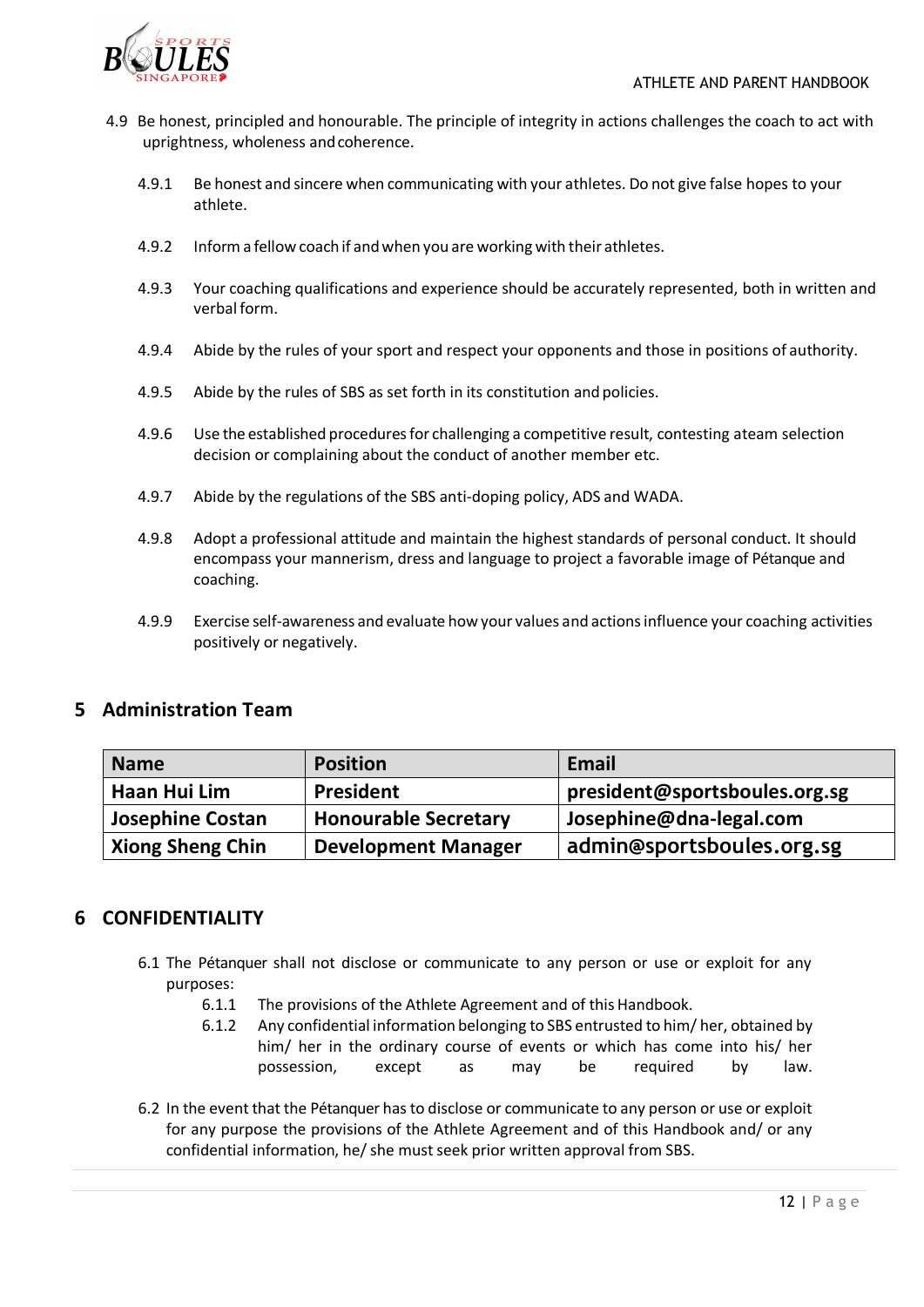

#### ANNEX A – PÉTANQUE DECLARATION OF MEDICATION STATUS

#### **I DECLARE THAT** *(please tick the appropriate box)*:

- □ I am currently not taking any medication/ drug for any medical condition or any other reason.
- □ I am currently taking medication/ drugs regularly or occasionally, the details of which are below:

| Name of medication/ drug                                                           |
|------------------------------------------------------------------------------------|
|                                                                                    |
|                                                                                    |
| Medical condition or reason for taking medication/drug                             |
|                                                                                    |
|                                                                                    |
| Name/address of source of medication/drug (doctor or hospital name and<br>address) |
|                                                                                    |
|                                                                                    |

I am aware of my responsibilities under the World Anti-Doping Agency (WADA) Code and that I may be subjected to Doping Control tests during in-competition or out-of- competition periods.

I am aware that nutritional supplements may possibly contain banned substances not listed in theingredients, and that consuming any such supplement would be entirely at my own risk.

Should there be any changes or additionsto my medication status as declared above, I undertake to inform SBS by submitting a fresh declaration.

| <b>Athlete Details</b>                                                |                  |             |             |
|-----------------------------------------------------------------------|------------------|-------------|-------------|
| <b>Full Name</b>                                                      | <b>Signature</b> | <b>NRIC</b> | <b>Date</b> |
|                                                                       |                  |             |             |
|                                                                       |                  |             |             |
| Parent/ Guardian Details (only required if athlete is below 18 years) |                  |             |             |
|                                                                       |                  |             |             |
| <b>Full Name</b>                                                      | <b>Signature</b> | <b>NRIC</b> | <b>Date</b> |
|                                                                       |                  |             |             |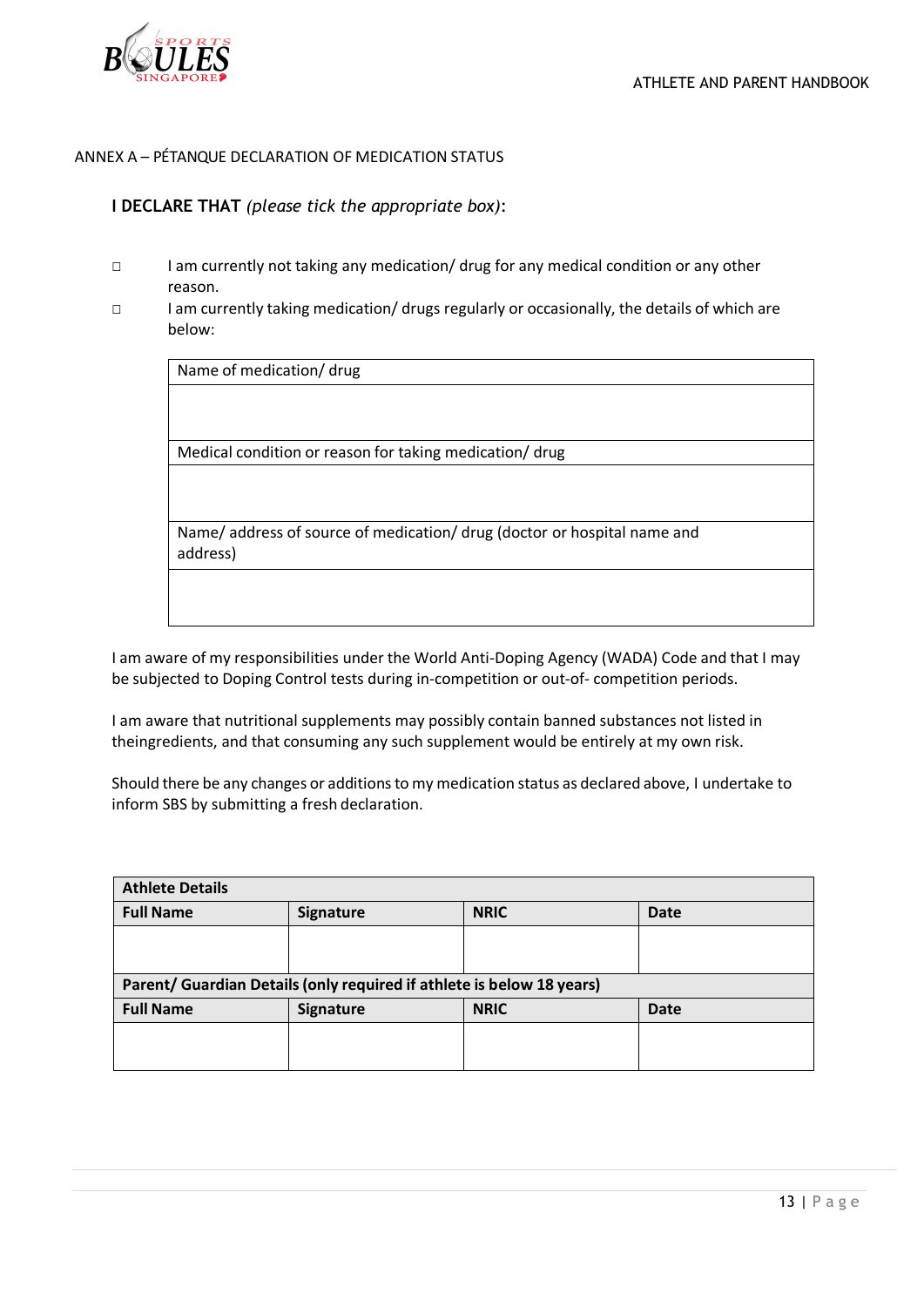

#### ANNEX B – REQUEST FOR ADDITIONAL TRAINING HOURS FORM

Pétanquer should only complete and submit this form in the case where:

- He/ she is unable to **regularly** hit 75% monthly attendance **AND**
- Taking Personal/ Exam Leave is not feasible.

Please attach supporting documents (e.g., school circulars, calendars, letter from Teacher-in-Charge etc.) where applicable.

#### **Details of Request**

| Pétanquer Full Name                                                            |             |           |                       |
|--------------------------------------------------------------------------------|-------------|-----------|-----------------------|
| <b>Reason for Request</b>                                                      |             |           |                       |
| <b>Details of Training</b><br><b>Sessions Affected</b>                         |             |           |                       |
| <b>Number of Additional</b><br><b>Training Hours</b><br>Requested<br>per Month |             |           |                       |
| <b>Requested By</b>                                                            |             |           |                       |
|                                                                                | <b>Name</b> | Signature | <b>Date Submitted</b> |

#### **Declaration**

I will/ will not be attending external Pétanque training during the period of missed training hours.

*\*please delete where necessary.*

#### **Approval Details (for official use only)**

| <b>Sports Boules Singapore Approval</b> | Approve / Do Not Approve* |
|-----------------------------------------|---------------------------|
|                                         |                           |
| <b>Name</b>                             |                           |
| Signature                               |                           |
| <b>Remarks</b>                          |                           |
| <b>Date</b>                             |                           |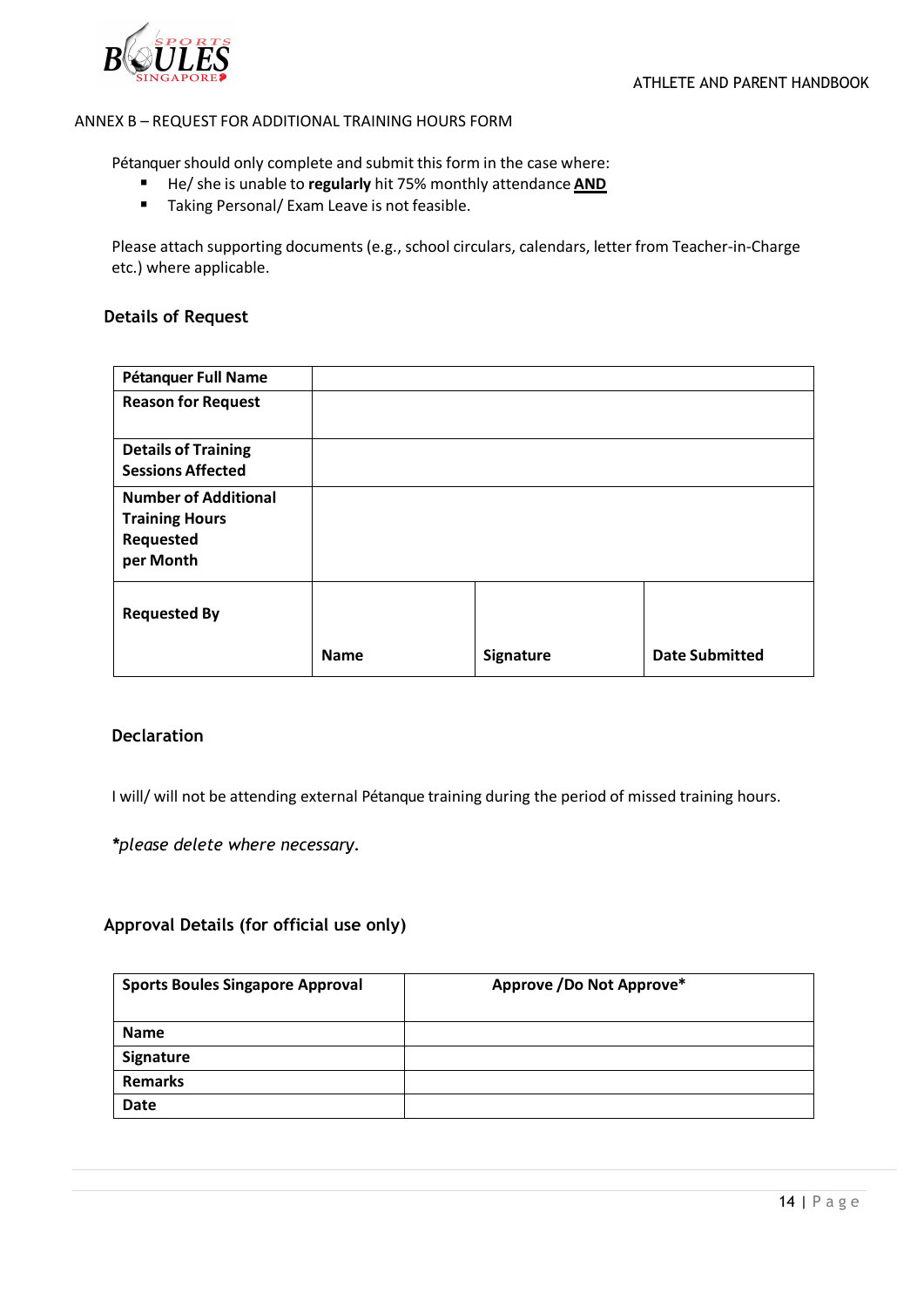

#### ANNEX C – DISCIPLINARY PROCEDURES

Any breach of or non-compliance with the terms of the Athlete Agreement or clauses listed in the Athlete Handbook may result in warning letters issued and disciplinary action taken against the Pétanquer.

#### **Disciplinary Procedure**

**First offence:** A first warning letter/ email will be issued to the Athlete, accompanied with verbal warning to the Pétanquer of the consequences of a second offence.

**Second offence:**A secondwarning letter/ emailwill be issued to the Pétanquer in an official scheduled meeting to address rule-breaking matters and the consequences of a third offence.

**Third offence:** SBS will be entitled to terminate the Athlete Agreement without further notice and to remove the Pétanquer from the National Training Centre Programme.